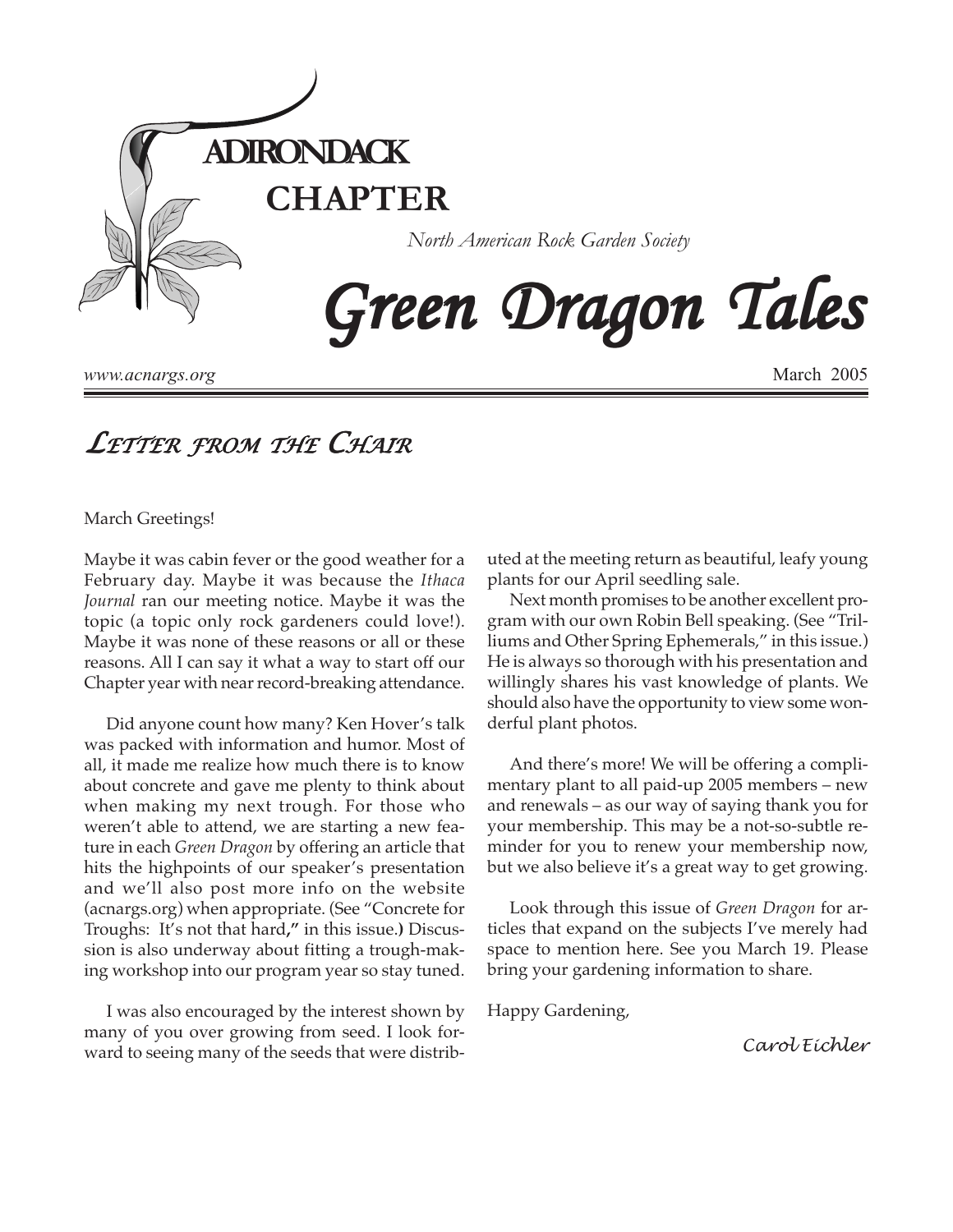#### *The folks who make it all happen*

**Chair:** Carol Eichler *[cme24@cornell.edu](mailto:cme24@cornell.ed)* 607-387-5823

**Treasurer:** Carolyn Yaeger *[cao2@cornell.edu](mailto:cao2@cornell.edu)* 607-844-9462

**Meetings Coordinator:** Krys Cail *[klc32@cornell.edu](mailto:klc32@cornell.edu)* 607-273-2865

**Speaker Coordinator:** Anne Klingensmith *[aekling@lightlink.com](mailto:aekling@lightlink.com)*  607-256-9308

**Garden Trip/Tours:** Peg Ross and Alice Davis *[pogr@aol.com](mailto:pogr@aol.com)* 607-656-4237 (Peg) 607-656-9931 (Alice)

> **Picnic:** Debi Lampman *[bedlam@bluefrognet.net](mailto:bedlam@bluefrognet.net)* 315-364-8725

**Member participation**: George Erdman *[gerdman@binghamton.edu](Mailto:gerdman@binghamton.edu)* 607-748-3984

**Plant of the Month:** Billie Jean Isbell *[bji1@cornell.edu](mailto: bji1@cornell.edu|)*  607-539-6484

> **Plant sales:** David Mitchell *[dwm23@cornell.edu](mailto:dwm23@cornell.edu)* 607-342-3660

> **Membership:** John Gilrein *[basecamp@alum.syracuse.edu](mailto:basecamp@alum.syracuse.edu)* 315-492-0844

**Newsletter editor/Webmaster:** Craig Cramer *[cdcramer@twcny.rr.com](Mailto:cdcramer@twcny.rr.com)* 607-539-7233

**Representative to National, and** Ex-officio : Robin Bell *[rgb2@cornell.edu](mailto:rgb2@cornell.edu)* 607-272-2074

**Newsletter production:** Susanne Lipari *[sel3@cornell.edu](mailto:sel3@cornell.edu)* 607-387-9308

<www.acnargs.org>

## *March 19 Meeting:*

#### Trilliums and Other Spring Ephemerals

At our March 19 meeting Robin Bell will show slides from two trips that he took last year – one to the south of the U.S. and one to the south of the globe!

On the way to the national NARGS meeting in North Carolina last spring, Robin spent some time in Pennsylvania and Delaware as well as the Blue Ridge mountains of Virginia and North Carolina. He will show slides of spring ephemerals of this region, but particularly of the trilliums seen on the way, including the naturally pink form of *T. grandiflorum*

Bell spent half a day at a wildflower preserve on the Susquehanna River that has an unusual population of hybrid *T. flexipes/erectum* plants. He also spent an afternoon visiting the garden of Dr. Jim-McClements, a renowned collector of woodland plants and visited several other gardens near Asheville, N.C.

In October, Robin traveled to the south island of New Zealand and met up with a newly formed trillium group andtoured many gardens around Christchurch. "We only saw trilliums in gardens as there are no native trilliums there," reports Bell. For nearly 100 years, New Zealanders have grown West Coast species, including *T. chloropetalum,* which had virtually naturalized in some gardens. So had other plants considered difficult to grow, notes Bell, including *Meconopsis*, *Cardiocrinum* and gentians.

Plants of the Month willfeature a selection of Hellebores from member Ellen Hornig, owner of *[Seneca Hill Perennials](http://www.senecahill.com/)*. Members in attendance will receive a free plant. (If you haven't yet renewed, you can do so at the meeting.)

The meeting will be in the **Whetzel Room, Plant Science Building, Cornell University.** Board meeting at 10 a.m. Brown Bag lunch starts at noon and the talk at 1 p.m. Colette Menasian is bringing re freshments

*Anne Klingensmith*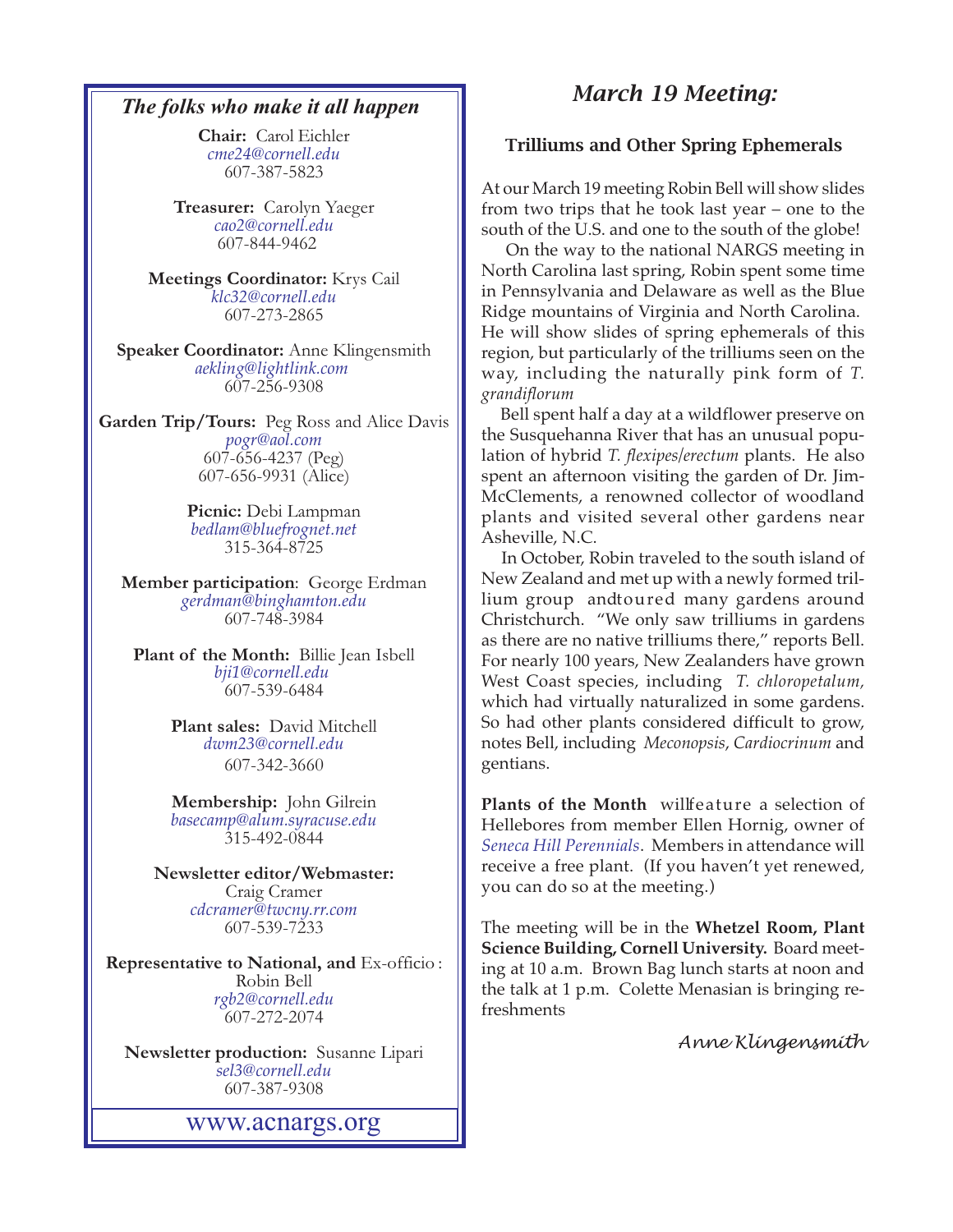#### February meeting follow-up

## *Concrete for Troughs: It's not that hard*

True, he didn't have any slides of flowers to help drive away the midwinter blues. But Dr. Ken Hover's presentation on concrete still attracted a full house (and many new faces) to our first meeting of the year on February 19.

"Mr. Concrete," as he's known, didn't disappoint. The Cornell professor of civil and environmental engineering gave a humorous, engaging and energetic – as well as informative – talk.

Over the years, I've built half a dozen or more troughs, following various recipes with mixed results. Hover demystified the process. He helped me understand why some of my previous attempts failed and will make my future efforts more success $f_{11}$ ].

When you make concrete, you are basically making artificial rock, Hover pointed out. The process involves taking aggregates (such as sand, gravel or crushed stone) and binding them together with an adhesive (most commonly portland cement).

In the case of hypertufa troughs, lighter aggregates such as peat, vermiculite or perlite replace some of the sand or gravel in the mix. There are also other binders and additives you can use to change the properties of your final product, including epoxies, polymers and latex.

Some key points that I took home include:

**Curing is key.** I never paid a lot of attention to curing. That's a big mistake. While wet, the cement forms crystals that interlock, much like Velcro. That's what holds the aggregates together. If the mix dries too fast, the final product will be weak. Cover your projects with moist burlap and/or plastic. Mist them often. You need the moisture to drive the cementing reaction. You don't want the moisture blowing off in the breeze.

**"Solid as concrete" is a misnomer.** As the water reacts with the cement, it leaves tiny air pockets within the concrete. This porous structure relieves pressure and helps resist breakdown during freezing and thawing.

**Jacket weather ideal.** Warm temperatures speed up curing. But if curing goes too fast, the result can be weak concrete. On the other hand, freezing temperatures shut down curing. Free water in the mix can freeze and cause the concrete to fall apart. "Jacket weather" is good concrete weather.

**Wear gloves.** I usually start out with cheap disposable gloves that invariably fall apart before I'm done. That's another big mistake. Most aggregates are abrasive and the concrete mix using portland cement is dangerously caustic (pH 13 or more). Next project, I'll invest in some good rubber gloves.

**Plywood forms work well.** But you may need to paint them or spray them with vegetable oil to seal them so your concrete mix won't stick to them.

**Lighter aggregates.** Perlite and vermiculite likely make longerlasting hypertufa mixes than peat because their mineral nature resists breakdown. Peat, being an organic, is likely to degrade sooner, though it has a track record of working well in lightweight mixes for troughs and similar projects, Hover notes. Just don't expect it them to last as long.

If you want to try your hand at concrete or hypertufa projects for your garden, I highly recommend any of several books by Sherri Warner Hunter, including *Making Concrete Garden Ornaments* and *Creating with Concrete.* An Internet search for "hypertufa" will turn up many sites with recipes and instructions.

*Craig Cramer*

## **Free Plants at March Meeting**

Members attending the March 19 meeting will receive a beautiful Hellebore, our Plant of the Month and one of my favorite plants that announces that spring is here. (If you haven't renewed your membership, you can do so at the meeting.)

At our April 16 meeting, we will be selling hardy heaths and heathers from Rock Spray Nursery to accompany Lee Nelson's talk on the subject.

*Billie Jean Isbell*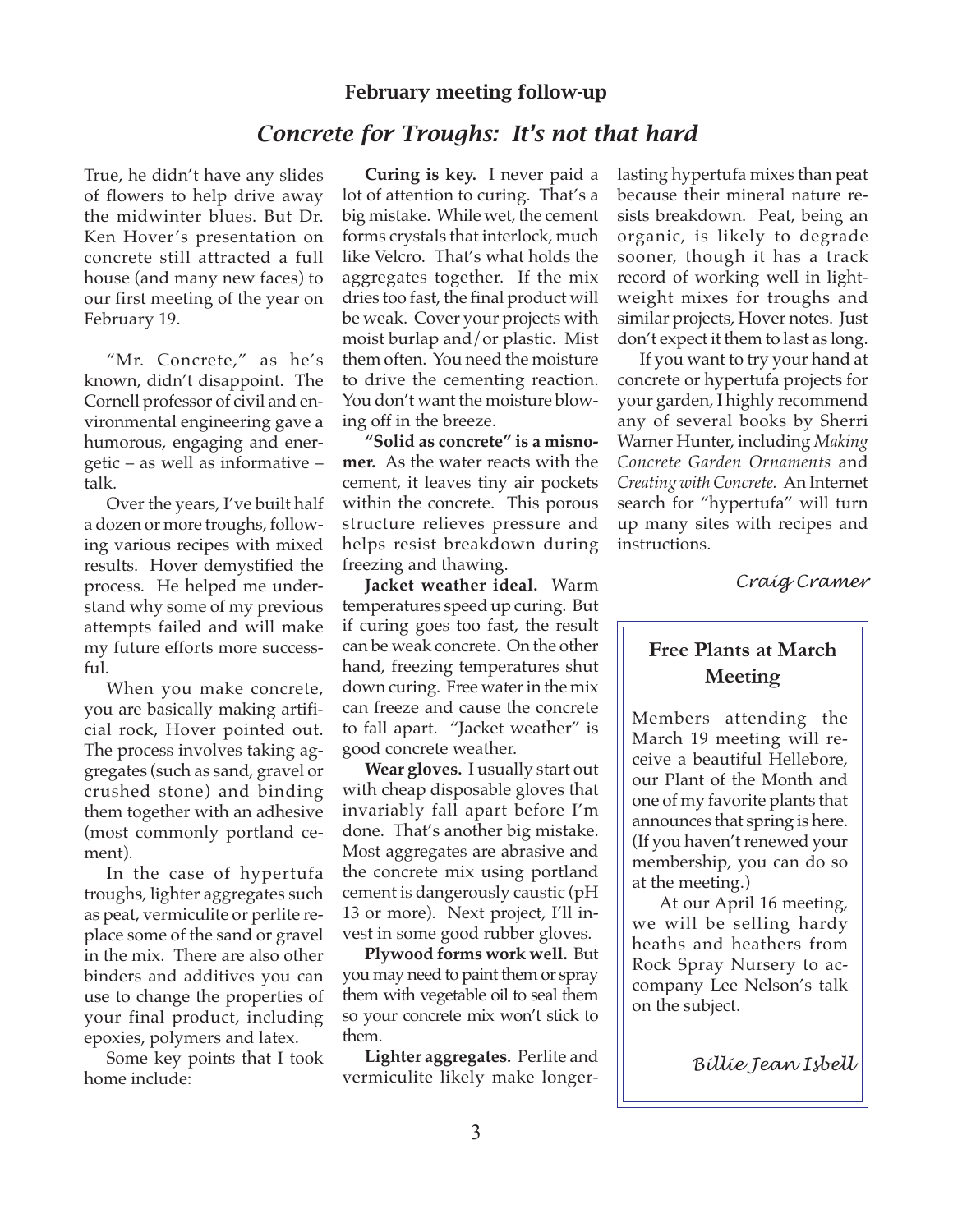### **April Meeting Preview:**

#### **Heaths and Heathers, Seedling Sale**

At our April 16 meeting, horticultural consultant Lee Nelson will speak about the culture of heaths and heathers. Nelson also teaches horticulture classes at Broome Community College, and worked for 19 years as horticulture educator at Cornell Cooperative Extension of Broome County, where she was curator of the Cutler Botanic Garden. In her own garden, she grows antique roses and raises the famous Barnhaven primula from seed.

Appropriately enough our April Plant of the Month program will feature heaths and heathers for sale from Rock Spray Nursery, Truro, Mass.

If that weren't enough, the April meeting also includes our 4th Annual Seedling Sale. You'll find a good selection of healthy young plants for sale – easy-togrow, unusual, irresistible, reasonably priced, or all of the above. Prices will start at 3 seedlings for \$2 – more for more advanced plants.

Support the Chapter by participating in this fundraiser and our first of three annual plant sales. Bring your extra seedlings to donate for the sale and/or come prepared to purchase plants from others. Mature plant divisions are also welcome and will be priced separately. (Please bring seedlings and divisions in separate pots with separate labels!)

**Note the location of the meeting:** Cornell Cooperative Extension of Tompkins County, 615 Willow Ave. (where Dey St., Willow Ave., and Rte. 13 meet). Setup begins at 11 a.m., brown bag lunch at noon, and lecture at 1:00 p.m. The seedling sale begins after the lecture (approximately 2:30) and ends promptly at 3:30.

#### *Anne Klingensmith*

## NARGS Annual Meeting

The Newfoundland Chapter of NARGS is hosting the Annual Summer Meeting, July 14-17, 2005, St. John's, Newfoundland, and you're invited. What better way to see this wonderful Canadian province up close and personal?

The weekend promises many interesting talks and speakers that will help you learn about the province's native arctic-alpine flora. No questions about hardiness here. Daytimes are spent on garden tours to view local coastal headlands, barrens, and peatlands.

One of the tours will be to the third largest seabird colony in eastern North America, with 300-foot cliffs and alpines to boot. Pre- and post-conference tours of gardens in and around St. John's will also be available. More information is available at

*http://nfldrockgardensociety.homestead.com/Introduction.html.*

## **Member Meeting Displays: Who's next?**

We have so many talented gardeners who have so many great photos that the chapter thinks it's about time we take advantage of you, in a good sort of way, at our meetings. The chapter has purchased several inexpensive cardboard display boards to permit a member or two to share at every meeting whatever he, she, they, or we are anxious to show the world.

I kicked off the process at our last meeting, highlighting on a display board one of the raised, rockscaped beds I work with, this one dedicated to conifers and broadleaved evergreens. I felt fame, if not fortune, had found me at last.

I also passed along two spare display boards to Peg Ross and Alice Davis, the board members who are organizing our June garden tours. They will do a display for the next two meetings to whet appetites for the gardens we'll visit in Greene.

My big question now is, Who's next? Don't be modest. We would love to see pictures of your garden and hear more about what you're doing. Chapter glory ikes but a display board away. If you want to be added to queue or have questions, see me at a meeting, call me at 607-748- 3984 or email me at *gerdman@binghamton.edu.*

*George Erdman*

**<www.acnargs.org>**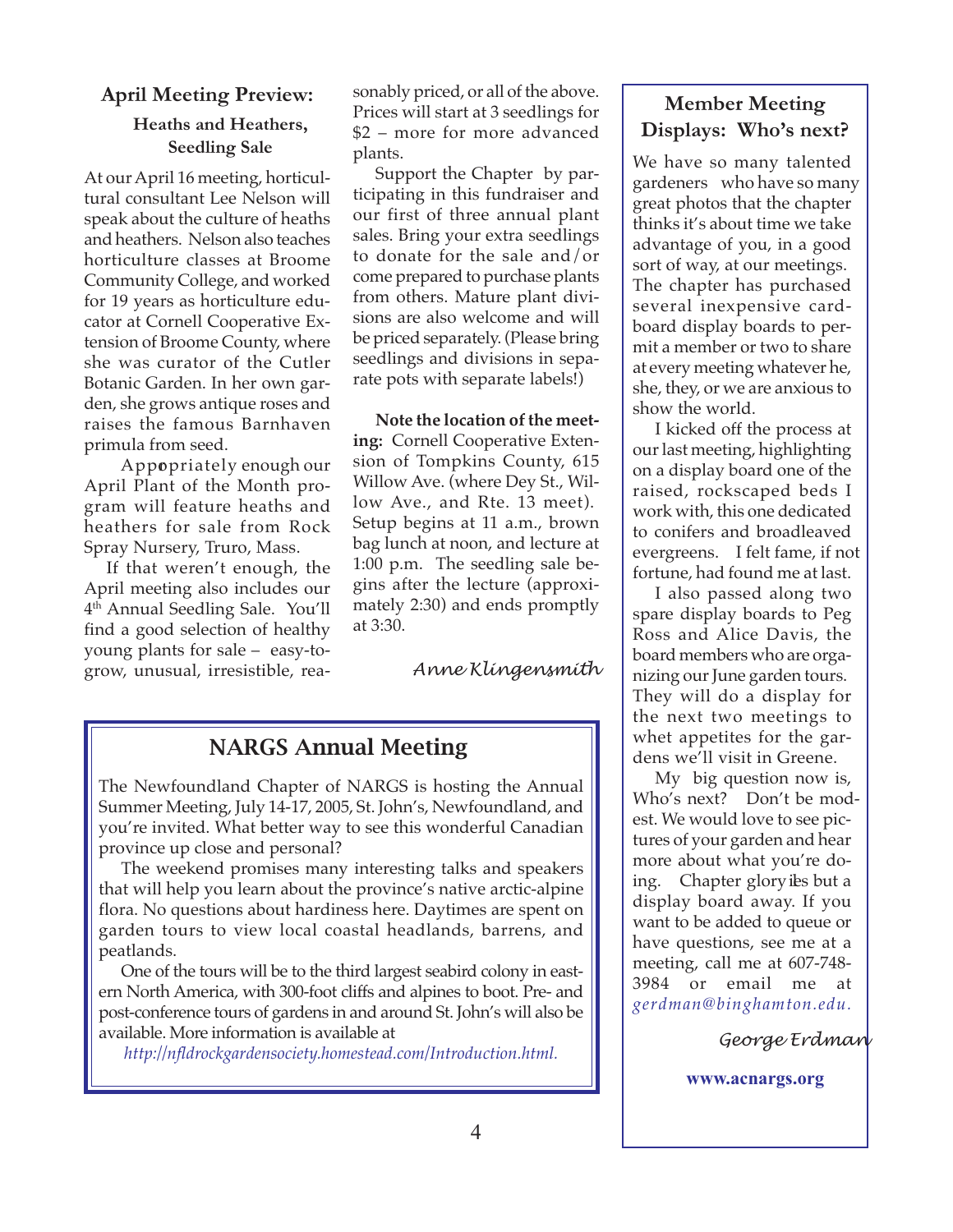## **2004 Year-end Treasurer's Report**

*by Carol Eichler*

As required in the Chapter By-laws, we must publish an annual Treasurer's Report. As you review the figures below, note that 2004 was another strong year financially.

| <b>Revenue</b>                                                                                                                     | <b>Actual 2004</b>                                                                  |
|------------------------------------------------------------------------------------------------------------------------------------|-------------------------------------------------------------------------------------|
| Membership<br>Plant Sales (Total Plant Sales)<br>POM (net)<br>Seedling<br>Garden Fair<br>Aug. Member                               | \$770.25<br>\$2,419.25<br>\$144.60<br>\$177.00<br>\$1,345.65<br>\$752.00<br>\$45.00 |
| Other Sales Net (books, labels, etc.)                                                                                              |                                                                                     |
| Workshops (net)<br>Interest<br>Donations-Wilkinson Memorial                                                                        | \$175.04<br>\$6.17                                                                  |
| (brought forward)<br><b>TOTAL Revenue</b>                                                                                          | \$125.00<br>\$3,540.71                                                              |
| <b>Expenses</b><br>Communications-Newsletter/web<br>Program/Speaker<br><b>Wurster Garden</b><br>Plant Sales & other sales expenses | \$164.75<br>\$1,253.50<br>\$84.73<br>\$60.00                                        |
| <b>Supplies</b>                                                                                                                    | \$32.98                                                                             |
| <b>Hospitality Supplies</b><br>Insurance<br><b>Member Benefits</b>                                                                 | \$79.41<br>\$148.13                                                                 |
| <b>Premiums and Awards</b><br>Other (Handbook)                                                                                     | \$385.00<br>\$115.83                                                                |
| Other - Wilkinson Memorial                                                                                                         | \$375.00                                                                            |
| <b>TOTAL Expenses</b>                                                                                                              | \$2,699.33                                                                          |
| Othe rNet Income over Expenses<br><b>CFCU Accounts:</b>                                                                            | \$841.38                                                                            |
| Checking                                                                                                                           | \$618.57                                                                            |
| Savings 1 (Wilkinson Memorial)                                                                                                     | \$853.46                                                                            |
| Savings 2 (Reserves)<br><b>Community Foundation</b>                                                                                | \$2,117.05<br>\$17,272.05                                                           |
|                                                                                                                                    |                                                                                     |

# **Volunteers Needed**

Program Coordinator: Per Anne Klingensmith's announcement at the February meeting, we are looking for a Program Coordinator to serve for 2005 and 2006. This is a new position, as we have changed the responsibility of setting up the chapter's programs from a single person to a committee.

While the title may sound daunting, the job will not be difficult for someone who is relatively well-organized and likes to work with others. And for this year, at least, the program planning responsibilities are covered. Of the four meetings for which this person would be responsible (February, June, August, and November), others have assumed leadership for 2005. (Thank you's to Anne Klingensmith for organizing February and June, Debi Lampman for organizing August, and Krys Kail for November.)

So volunteering this year is a good way to "break-in" to the job. We also invite the Program Coordinator to serve on the Chapter's Board. If you are interested in finding out more about this position, please talk to Carol Eichler in person, or phone 607-387- 5823, or email

*[cme24@cornell.edu](mailto:cme24@cornell.ed)*.

*Carol Eichler*

Pleases vistit the Adirondack Chapter website at **www.acnargs.org**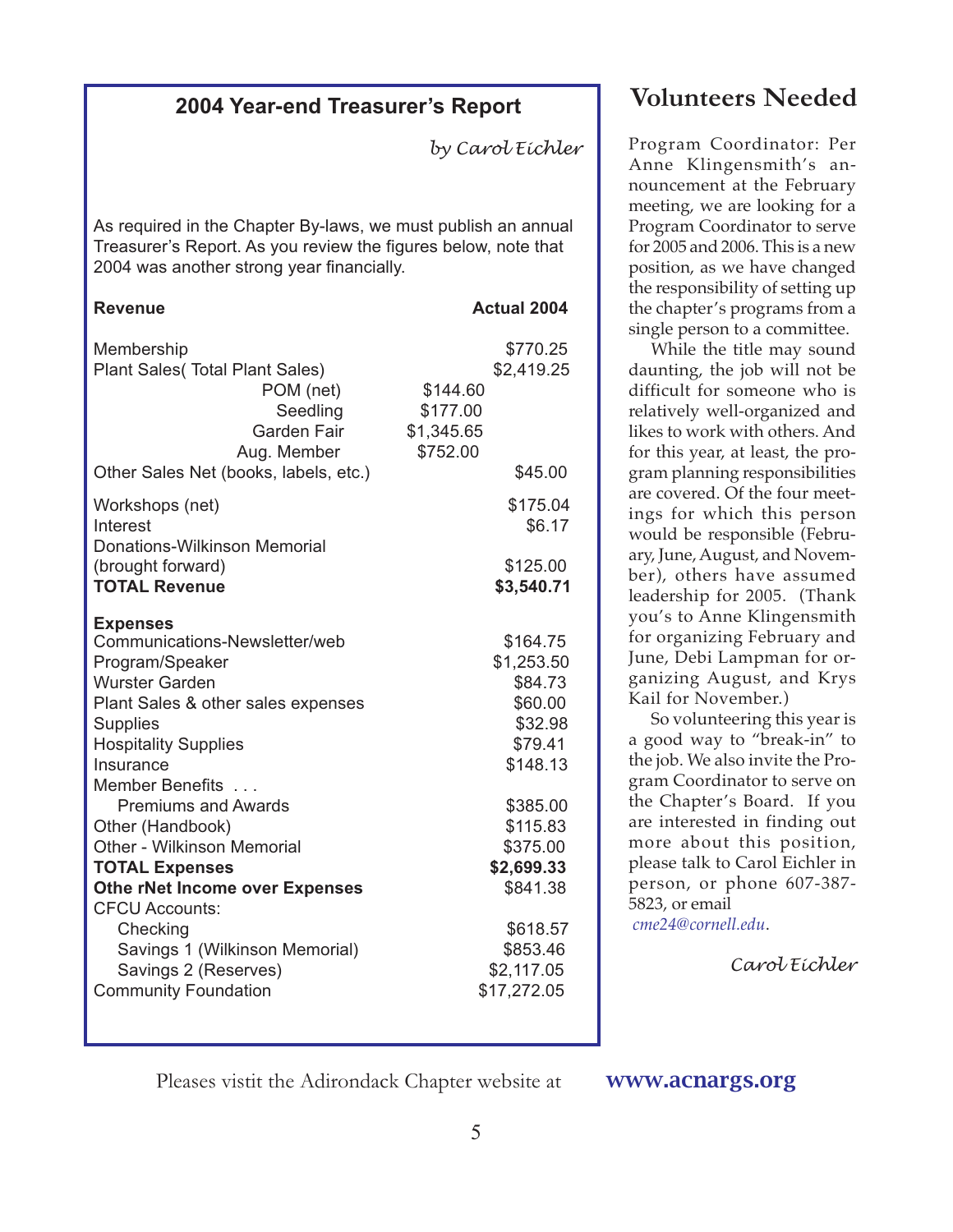## Programs at a Glance

Mark your calendars. Here's the tentative program line up for the rest of 2005:

**March 19:** Meeting speaker: Robin Bell on Trilliums and other Spring Ephemerals. (Whetzel Room.)

**April 16:** Meeting speaker: Lee Nelson on Heaths and Heathers. Seedling sale. Cooperative Extension, Ithaca.

**May:** Plant Sale Fundraiser, Ithaca High School.

**June 11:** Garden tours in Greene and Binghamton.

**June 25:** Work session and brown bag lunch at Wurster Garden, Cooperative Extension, Ithaca.

**July (date TBA):** Workshop (topic to be determined)

**Aug. 20:** Member Plant Sale/ Picnic hosted by Debi Lampman, Bedlam Gardens, King Ferry.

**Sept. 17:** Meeting speaker: Harry Jans from the Netherlands. (Whetzel Room.)

**Oct. 15:** Meeting speaker: TBA. (Whetzel Room.)

**Nov. 19:** Annual Meeting & Lunch. Members share tips on overwintering plants in pots.(Whetzel Room.)

Updates and more information: <www.acnargs.org> and in the Green Dragon newsletter, published eight times a year (Feb., March, April, May, July, Sept., Oct., Nov.). Submit articles by the fourth Friday of the month preceding publication to Craig Cramer:

*[cdcramer@twcny.rr.com](Mailto:cdcramer@twcny.rr.com)*.

*Craig Cramer*

# June 11 Garden Tours in Greene and Binghamton

Visiting other people's gardens is fun! It's a break from your own garden chores and you can rationalize the time spent by saying that you are researching ideas and information for your own use.

We are currently organizing a tour for Saturday, June 11. It will feature three great gardens in the Greene, N.Y., area plus the Cutler Botanical Garden about 17 miles south of Greene in Binghamton. Watch for profiles of the gardens in upcoming issues of the *Green Dragon* and at www.acnargs.org, as well as logistics and directions.

Thinking ahead, we would like to encourage people to check the box on the membership form that asks if your garden is open to visitors. The comments most often heard on this subject are: "I'm just now constructing my garden," or "My garden is a mess." What better source for ideas and suggestions for formation and development of your garden than from experienced gardeners and fellow chapter members who have perhaps already been down that road? From the standpoint of the visitor, who doesn't like to be in on the birth of a new garden or renovation of an old one? It's almost like starting over on one's own without the aching back.. Also, for the visitor, it's a great venue for new ideas of design, plant combinations, cultural information, introduction to new cultivars, and general networking of people with like minds.

In addition to visiting member gardens, we are looking for suggestions and ideas for visiting gardens (both private and public) and nurseries that are outside our general area. One suggestion has been an overnight trip to the Philadelphia area. If we can't arrange a group tour we can post information on the website and people can plan their own trips.

And plans are being made to go to Readsboro, Vermont, Thursday, June 30, to visit the North Hill Gardens of Joe Eck and Wayne Winterrowd. That may be an overnight trip. It takes longer to get there than we first thought.

Please contact us if you're interested or have ideas and feedback.

#### *Peg Ross*

(*[pogr@aol.com](mailto:pogr@aol.com)*, 607-656-4237) *Alice Davis* (607-656-9931)

#### **Other Events**

March 20: Tompkins County Master Gardeners' Winter Garden Slide Show – **Toronto and the Royal Botanic Garden**, Hamilton, Ontario, 2:00-3:30 p.m., Tompkins County Cooperative Extension, 615 Willow Avenue, Ithaca. More info: Pat Curran, (607) 272-2292 or *[pc21@cornell.edu](mailto:pc21@cornell.edu)*.

April 28 to May 1: American Primrose Society's **National Primrose Show & Convention**, Boyleston, Mass. More info: (914) 533-2661, *www.americanprimrosesoc.org/ meetings.htm*

June 28 to July 8: **Fern Tour of the Central Piedmont.** More info: *www.bps2005.org*.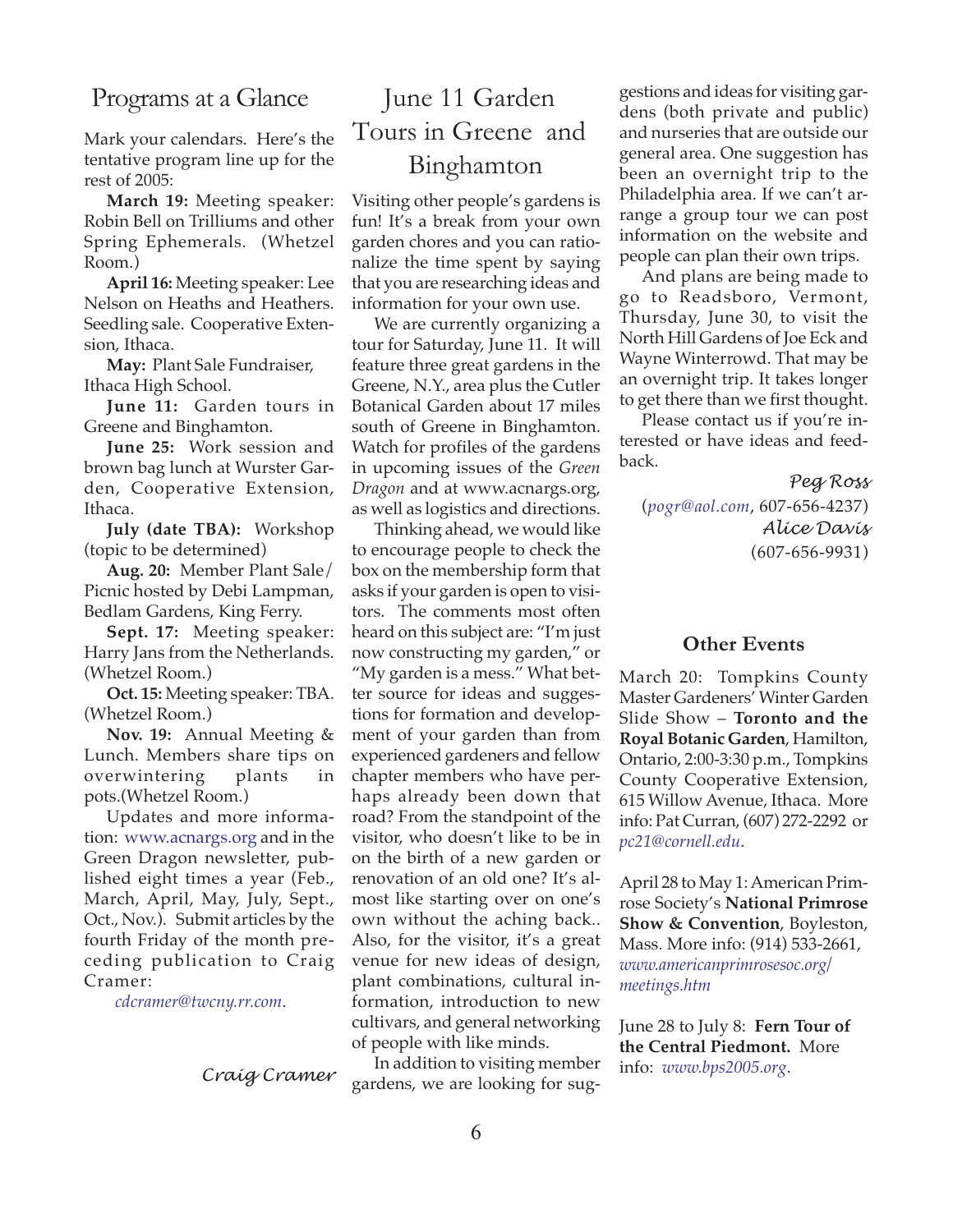## **Overwintering troughs**

What do you do to help trough plantings make it through the winter? Here are a few tips from Adirondack Chapter members.

"I leave mine out, and hope the winter sends snow," says George Erdman, Endicott, N.Y. "When the snow looks like it's kind of thin, I may shovel some more on top, just to keep things covered and protected from the sun. I also put wire over some to thwart the deer."

Protection from sun and drying winds is important, agrees David Mitchell, Ithaca, N.Y. "I leave my troughs outside in the snow, but move them behind the cold frame out of the winter sun and winds," he says. "My *Dryas octopetala* in the trough out-lived

one I had in my rock garden. So just having a trough sometimes is the only way I can keep certain plants."

In snowy Syracuse, John Gilrein makes the most of the cover, sometimes from November through March. He relocates troughs raised on rocks to ground level, and shovels snow around them if the snow isn't deep. "After the troughs are well covered in snow, I forget them for a while," he says. "This winter has been a little tougher with some singledigit temperatures without snow."

Carol Eichler, Ithaca, N.Y., places her troughs in a sheltered, 12-foot-wide spot between her house and garage. "There, they *Craig Cramer*

are exposed to snow but not much sun," she says. "I do keep an eye on thaw days for heaving. And lacking snow, check moisture content and make sure there's no standing water on the surface. I don't seem to loose plants when there's been snow pack – more when we lack snow and get a sudden cold spell.

"One mistake I made was to bury the troughs one year," she adds. "Some of them fell apart."

Have more ideas? Email them to Craig Cramer at *[cdcramer@twcny.rr.com](Mailto:cdcramer@twcny.rr.com)*.

|                                                                                                                                                                                                                                                                                                                                                                       |                                    | <b>ADIRONDACK CHAPTER</b><br>North American Rockgarden Society<br>Membership Form                                                                                                                                             |
|-----------------------------------------------------------------------------------------------------------------------------------------------------------------------------------------------------------------------------------------------------------------------------------------------------------------------------------------------------------------------|------------------------------------|-------------------------------------------------------------------------------------------------------------------------------------------------------------------------------------------------------------------------------|
|                                                                                                                                                                                                                                                                                                                                                                       |                                    |                                                                                                                                                                                                                               |
|                                                                                                                                                                                                                                                                                                                                                                       |                                    | Last Name:                                                                                                                                                                                                                    |
|                                                                                                                                                                                                                                                                                                                                                                       | Address 1                          | <u> 1989 - Johann Stoff, deutscher Stoff, der Stoff, der Stoff, der Stoff, der Stoff, der Stoff, der Stoff, der S</u>                                                                                                         |
|                                                                                                                                                                                                                                                                                                                                                                       | Address 2                          | the control of the control of the control of the control of the control of the control of the control of the control of the control of the control of the control of the control of the control of the control of the control |
|                                                                                                                                                                                                                                                                                                                                                                       | City:                              | State: Zip:<br><u> 2000 - Jan Samuel Barbara, margaret e</u>                                                                                                                                                                  |
| Date:                                                                                                                                                                                                                                                                                                                                                                 | Phone:                             | $\text{Fax}:$                                                                                                                                                                                                                 |
|                                                                                                                                                                                                                                                                                                                                                                       | email:                             | $\mathcal{D}_{\alpha}$                                                                                                                                                                                                        |
| new<br>member                                                                                                                                                                                                                                                                                                                                                         | Individual<br>renewal<br>life time | family<br>family<br>nursery<br>membership<br>life time                                                                                                                                                                        |
| Please fill out and include your check for \$10.00 for an individual, \$150 for individual life time,<br>\$15 for a family, \$225 for a family life time, and \$25.00 for a one year nursery membership and send to:<br>Carolyn Yaeger, 400 Irish Settlement Road, Freeville NY 13068<br>Please visit www.acnargs.org for a more detailed membership form to download |                                    |                                                                                                                                                                                                                               |